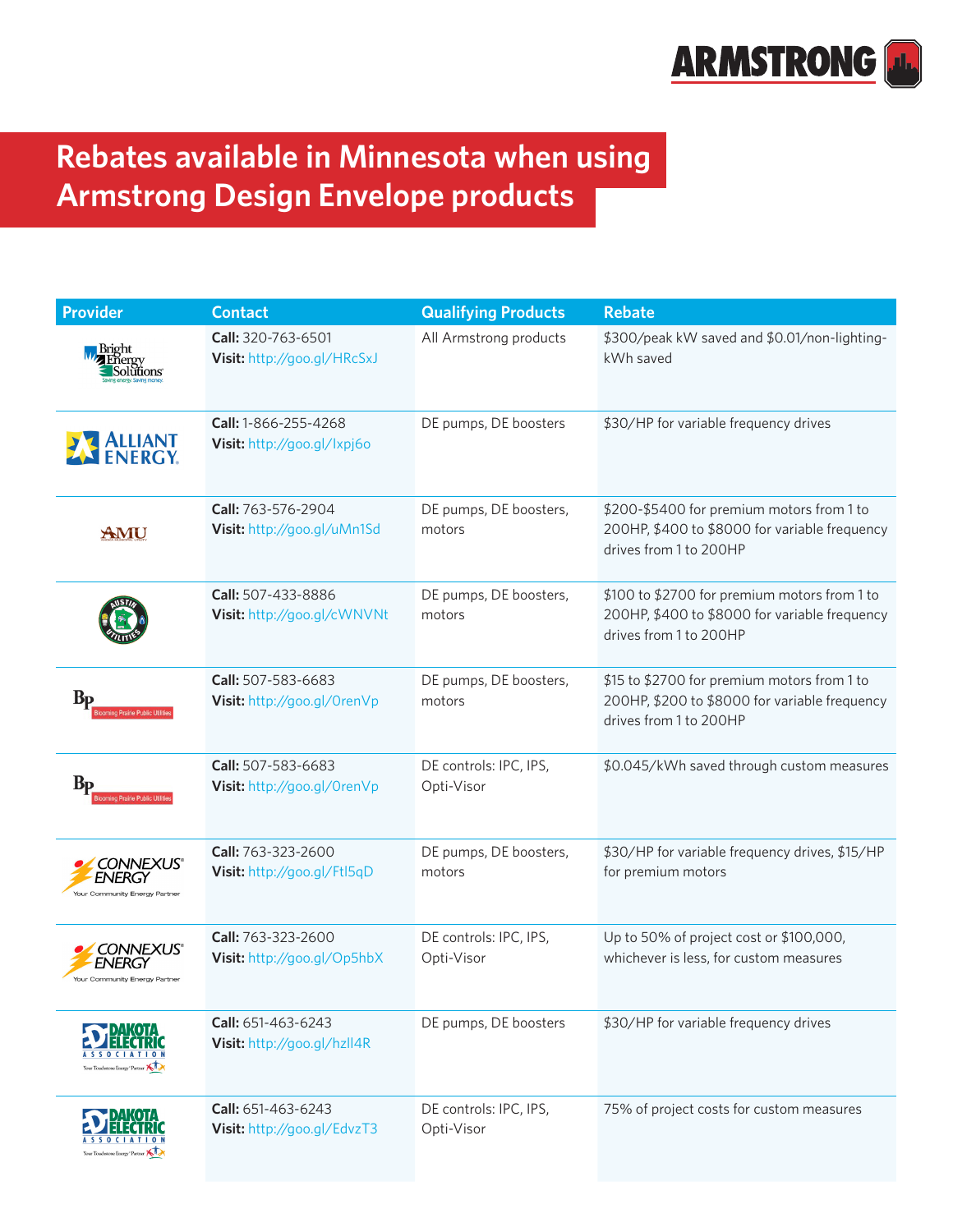

| <b>Provider</b>                                | <b>Contact</b>                                           | <b>Qualifying Products</b>           | <b>Rebate</b>                                                                                                          |
|------------------------------------------------|----------------------------------------------------------|--------------------------------------|------------------------------------------------------------------------------------------------------------------------|
| Great service - guarantee                      | Call: 1-800-254-7944<br>Visit: http://goo.gl/Nh0pLk      | DE pumps, DE boosters,<br>motors     | \$30/HP for variable frequency drives from 1 to<br>200HP, \$15/HP for premium motors from 1 to<br>200HP                |
| <b>Elk River</b><br><b>Municipal Utilities</b> | <b>Call:</b> 763-441-2020<br>Visit: http://goo.gl/LzkTWY | DE pumps, DE boosters,<br>motors     | \$30/HP for variable frequency drives from 1 to<br>200HP, \$15/HP for premium motors from 1 to<br>200HP                |
| Elk Rive<br>Municipal Utilities                | Call: 763-441-2020<br>Visit: http://goo.gl/LzkTWY        | DE controls: IPC, IPS,<br>Opti-Visor | 50% of project costs for custom measures                                                                               |
| <b>FAIRM</b><br><b>Public Utilities</b>        | Call: 507-238-9461<br>Visit: http://goo.gl/WgRdRP        | DE controls: IPC, IPS,<br>Opti-Visor | \$0.045/kWh saved through custom measures                                                                              |
| <b>FAIRM NT</b><br><b>Public Utilities</b>     | Call: 507-238-9461<br>Visit: http://goo.gl/WgRdRP        | DE pumps, DE boosters,<br>motors     | \$15 to \$2700 for premium motors from 1 to<br>200HP, \$200 to \$8000 for variable frequency<br>drives from 1 to 200HP |
| <b>Grand Marais</b><br>Public Utilities        | Call: 218-387-1848<br>Visit: http://goo.gl/YjHd4E        | DE controls: IPC, IPS,<br>Opti-Visor | \$0.045/kWh saved through custom measures                                                                              |
| <b>Grand Marais</b><br>Public Utilities        | Call: 218-387-1848<br>Visit: http://goo.gl/YjHd4E        | DE pumps, DE boosters,<br>motors     | \$15 to \$2700 for premium motors from 1 to<br>200HP, \$200 to \$8000 for variable frequency<br>drives from 1 to 200HP |
|                                                | Call: 320-587-4746<br>Visit: http://goo.gl/e2IXmO        | DE pumps, DE boosters                | \$40/HP for variable frequency drives, \$60 to<br>\$400 for high efficiency pumps from 1.5 to<br>20HP                  |
|                                                | Call: 320-587-4746<br>Visit: http://goo.gl/e2IXmO        | DE controls: IPC, IPS,<br>Opti-Visor | \$300/peak kW saved                                                                                                    |
| City of Lake City<br>Public Utilities          | Call: 651-345-5383<br>Visit: http://goo.gl/t52EeH        | DE controls: IPC, IPS,<br>Opti-Visor | \$0.045/kWh saved through custom measures                                                                              |
| City of Lake City<br>ublic Utilities           | Call: 651-345-5383<br>Visit: http://goo.gl/t52EeH        | DE pumps, DE boosters,<br>motors     | \$15 to \$2700 for premium motors from 1 to<br>200HP, \$200 to \$8000 for variable frequency<br>drives from 1 to 200HP |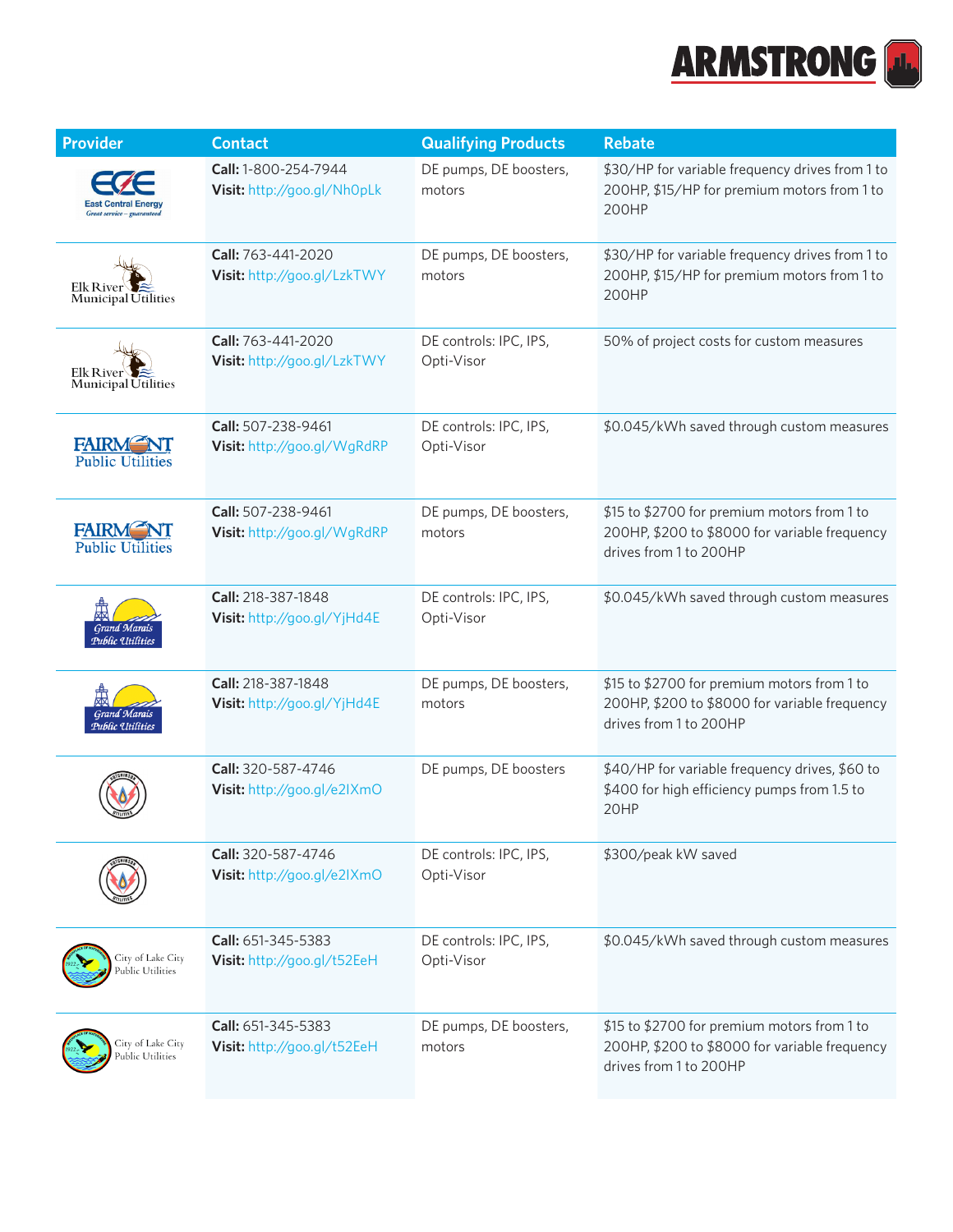

| <b>Provider</b>                                      | <b>Contact</b>                                    | <b>Qualifying Products</b>           | <b>Rebate</b>                                                                                                          |
|------------------------------------------------------|---------------------------------------------------|--------------------------------------|------------------------------------------------------------------------------------------------------------------------|
|                                                      | Call: 320-693-7201<br>Visit: http://goo.gl/myGTxS | DE controls: IPC, IPS,<br>Opti-Visor | \$0.045/kWh saved through custom measures                                                                              |
|                                                      | Call: 320-693-7201<br>Visit: http://goo.gl/myGTxS | DE pumps, DE boosters,<br>motors     | \$15 to \$2700 for premium motors from 1 to<br>200HP, \$200 to \$8000 for variable frequency<br>drives from 1 to 200HP |
| <b>ARSHALL</b><br><b>UNICIPAL</b><br><b>TILITIES</b> | Call: 507-537-7005<br>Visit: http://goo.gl/l1ihMf | All Armstrong products               | \$300/peak kW saved and \$0.01/non-lighting-<br>kWh saved                                                              |
| <b>VEA</b><br>Your Touchstone Energy' Cooperativ     | Call: 952-492-8207<br>Visit: http://goo.gl/P5xysj | DE pumps, DE boosters,<br>motors     | \$30/HP for variable frequency drives from 1 to<br>200HP, \$15/HP for premium motors from 1 to<br>200HP                |
|                                                      | Call: 952-492-8207<br>Visit: http://goo.gl/P5xysj | DE controls: IPC, IPS,<br>Opti-Visor | 50% of project costs for custom measures                                                                               |
|                                                      | Call: 218-477-7000<br>Visit: http://goo.gl/yNrbq3 | DE pumps, DE boosters                | \$40/HP for variable frequency drives, \$60 to<br>\$400 for high efficiency pumps from 1.5 to<br>20HP                  |
|                                                      | Call: 218-477-7000<br>Visit: http://goo.gl/yNrbq3 | DE controls: IPC, IPS,<br>Opti-Visor | \$300/peak kW saved and \$0.01/non-lighting-<br>kWh saved                                                              |
|                                                      | Call: 320-679-1451<br>Visit: http://goo.gl/raajyr | DE controls: IPC, IPS,<br>Opti-Visor | \$0.045/kWh saved through custom measures                                                                              |
|                                                      | Call: 320-679-1451<br>Visit: http://goo.gl/raajyr | DE pumps, DE boosters,<br>motors     | \$15 to \$2700 for premium motors from 1 to<br>200HP, \$200 to \$8000 for variable frequency<br>drives from 1 to 200HP |
|                                                      | Call: 952-758-4401<br>Visit: http://goo.gl/iuvXvt | DE controls: IPC, IPS,<br>Opti-Visor | \$0.045/kWh saved through custom measures                                                                              |
|                                                      | Call: 952-758-4401<br>Visit: http://goo.gl/iuvXvt | DE pumps, DE boosters,<br>motors     | \$15 to \$2700 for premium motors from 1 to<br>200HP, \$200 to \$8000 for variable frequency<br>drives from 1 to 200HP |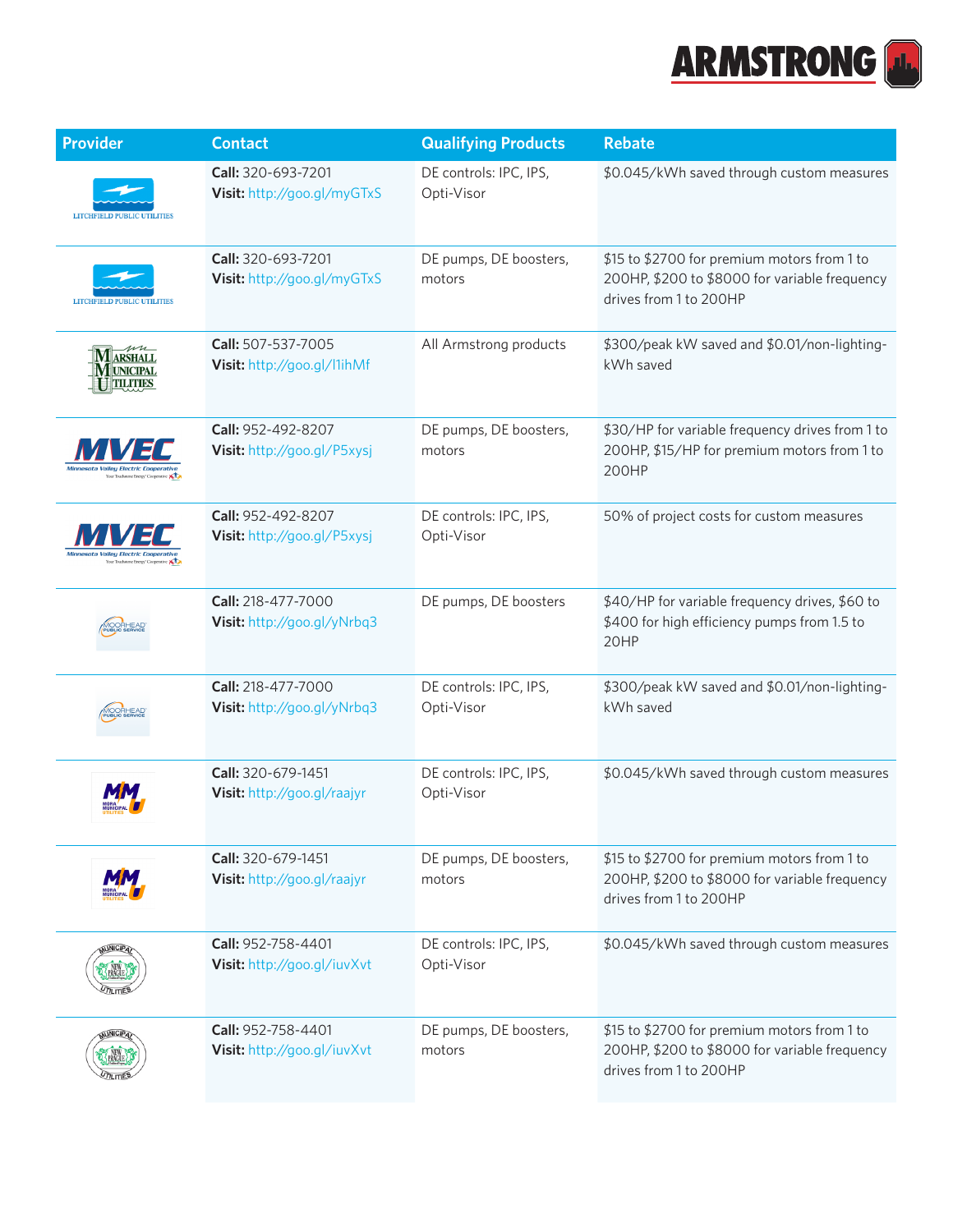

| <b>Provider</b>            | <b>Contact</b>                                    | <b>Qualifying Products</b>           | <b>Rebate</b>                                                                                                          |
|----------------------------|---------------------------------------------------|--------------------------------------|------------------------------------------------------------------------------------------------------------------------|
|                            | Call: 503-359-8295<br>Visit: http://goo.gl/N3SQtp | DE pumps, DE boosters,<br>motors     | \$10 to \$600 for premium motors from 1 to<br>200HP, \$60 to \$3600 for variable frequency<br>drives from 1 to 200HP   |
|                            | Call: 503-359-8295<br>Visit: http://goo.gl/N3SQtp | DE controls: IPC, IPS,<br>Opti-Visor | \$0.03/kWh saved through custom measures                                                                               |
| <sub>Nort</sub> h Branc    | Call: 651-674-7100<br>Visit: http://goo.gl/U1NuRf | DE controls: IPC, IPS,<br>Opti-Visor | \$0.045/kWh saved through custom measures                                                                              |
| <sub>Nor</sub> th Branch   | Call: 651-674-7100<br>Visit: http://goo.gl/U1NuRf | DE pumps, DE boosters,<br>motors     | \$15 to \$2700 for premium motors from 1 to<br>200HP, \$200 to \$8000 for variable frequency<br>drives from 1 to 200HP |
|                            | Call: 701-795-4218<br>Visit: http://goo.gl/4wH6Sr | DE pumps, DE boosters                | \$40/HP for variable frequency drives                                                                                  |
|                            | Call: 701-795-4218<br>Visit: http://goo.gl/4wH6Sr | DE controls: IPC, IPS,<br>Opti-Visor | \$0.10/kWh saved through custom measures                                                                               |
| <i><b>OWER COMPANY</b></i> | Call: 800-493-3299<br>Visit: http://goo.gl/20eqVb | DE pumps, DE boosters,<br>motors     | \$40 to \$9000 for motors from 1 to 200HP, up<br>to \$100/HP for variable frequency drives from<br>1 to 200HP          |
|                            | Call: 507-765-2491<br>Visit: http://goo.gl/7q4yYp | DE controls: IPC, IPS,<br>Opti-Visor | \$0.045/kWh saved through custom measures                                                                              |
|                            | Call: 507-765-2491<br>Visit: http://goo.gl/7q4yYp | DE pumps, DE boosters,<br>motors     | \$15 to \$2700 for premium motors from 1 to<br>200HP, \$200 to \$8000 for variable frequency<br>drives from 1 to 200HP |
|                            | Call: 763-389-2252<br>Visit: http://goo.gl/QC5ST9 | DE controls: IPC, IPS,<br>Opti-Visor | \$0.045/kWh saved through custom measures                                                                              |
|                            | Call: 763-389-2252<br>Visit: http://goo.gl/QC5ST9 | DE pumps, DE boosters,<br>motors     | \$15 to \$2700 for premium motors from 1 to<br>200HP, \$200 to \$8000 for variable frequency<br>drives from 1 to 200HP |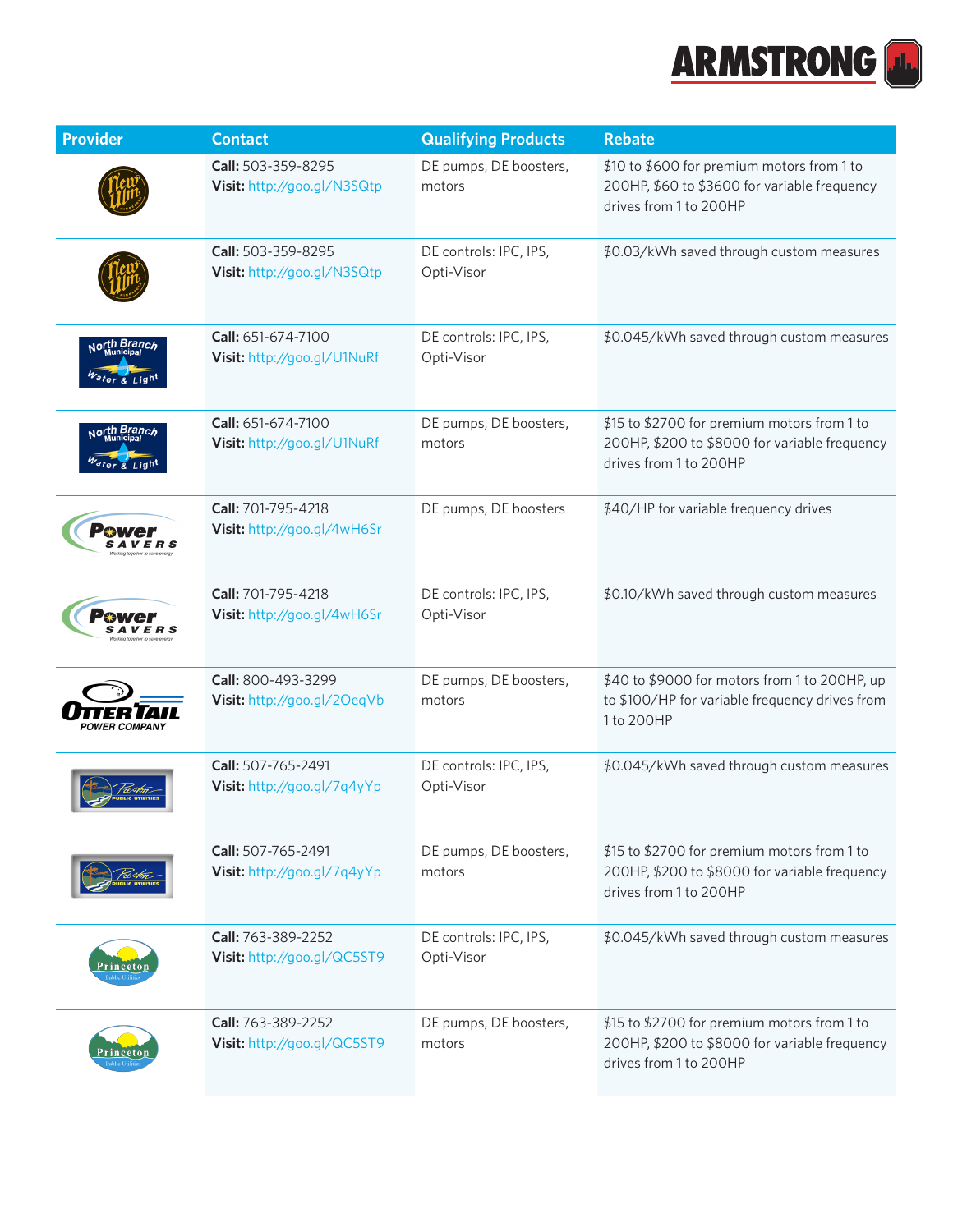

| <b>Provider</b>                                 | <b>Contact</b>                                    | <b>Qualifying Products</b>           | <b>Rebate</b>                                                                                                          |
|-------------------------------------------------|---------------------------------------------------|--------------------------------------|------------------------------------------------------------------------------------------------------------------------|
| <b>Redwood Falls</b><br><b>Public Utilities</b> | Call: 507-637-5755<br>Visit: http://goo.gl/ZLTz6N | DE controls: IPC, IPS,<br>Opti-Visor | \$0.045/kWh saved through custom measures                                                                              |
| <b>Redwood Falls</b><br><b>Public Utilities</b> | Call: 507-637-5755<br>Visit: http://goo.gl/ZLTz6N | DE pumps, DE boosters,<br>motors     | \$15 to \$2700 for premium motors from 1 to<br>200HP, \$200 to \$8000 for variable frequency<br>drives from 1 to 200HP |
|                                                 | Call: 507-292-1225<br>Visit: http://goo.gl/jG7EMK | DE pumps, DE boosters,<br>motors     | \$40 to \$2700 for premium motors from 1 to<br>200HP, \$400 to \$8000 for variable frequency<br>drives from 1 to 200HP |
|                                                 | Call: 507-292-1225<br>Visit: http://goo.gl/jG7EMK | DE controls: IPC, IPS,<br>Opti-Visor | \$0.045/kWh saved through custom measures                                                                              |
|                                                 | Call: 507-934-0670<br>Visit: http://goo.gl/g85Xi5 | DE controls: IPC, IPS,<br>Opti-Visor | \$0.045/kWh saved through custom measures                                                                              |
|                                                 | Call: 507-934-0670<br>Visit: http://goo.gl/g85Xi5 | DE pumps, DE boosters,<br>motors     | \$15 to \$2700 for premium motors from 1 to<br>200HP, \$200 to \$8000 for variable frequency<br>drives from 1 to 200HP |
| Shakopee Public Utilities                       | Call: 952-233-1531<br>Visit: http://goo.gl/lioqzN | DE controls: IPC, IPS,<br>Opti-Visor | \$0.05/kWh saved through custom measures                                                                               |
| <b>Shakopee Public Util</b>                     | Call: 952-233-1531<br>Visit: http://goo.gl/lioqzN | DE pumps, DE boosters                | \$30/HP for variable frequency drives                                                                                  |
| <b>Spring Valley Util</b><br><b>DEPARTMENT</b>  | Call: 507-346-7622<br>Visit: http://goo.gl/gdKDGA | DE controls: IPC, IPS,<br>Opti-Visor | \$0.045/kWh saved through custom measures                                                                              |
| ing Valley L<br><b>DEPARTMENT</b>               | Call: 507-346-7622<br>Visit: http://goo.gl/gdKDGA | DE pumps, DE boosters,<br>motors     | \$15 to \$2700 for premium motors from 1 to<br>200HP, \$200 to \$8000 for variable frequency<br>drives from 1 to 200HP |
| stearns Electric                                | Call: 320-363-4630<br>Visit: http://goo.gl/vtP8Q1 | DE pumps, DE boosters,<br>motors     | \$30/HP for variable frequency drives from 1 to<br>200HP, \$15/HP for premium motors from 1 to<br>200HP                |